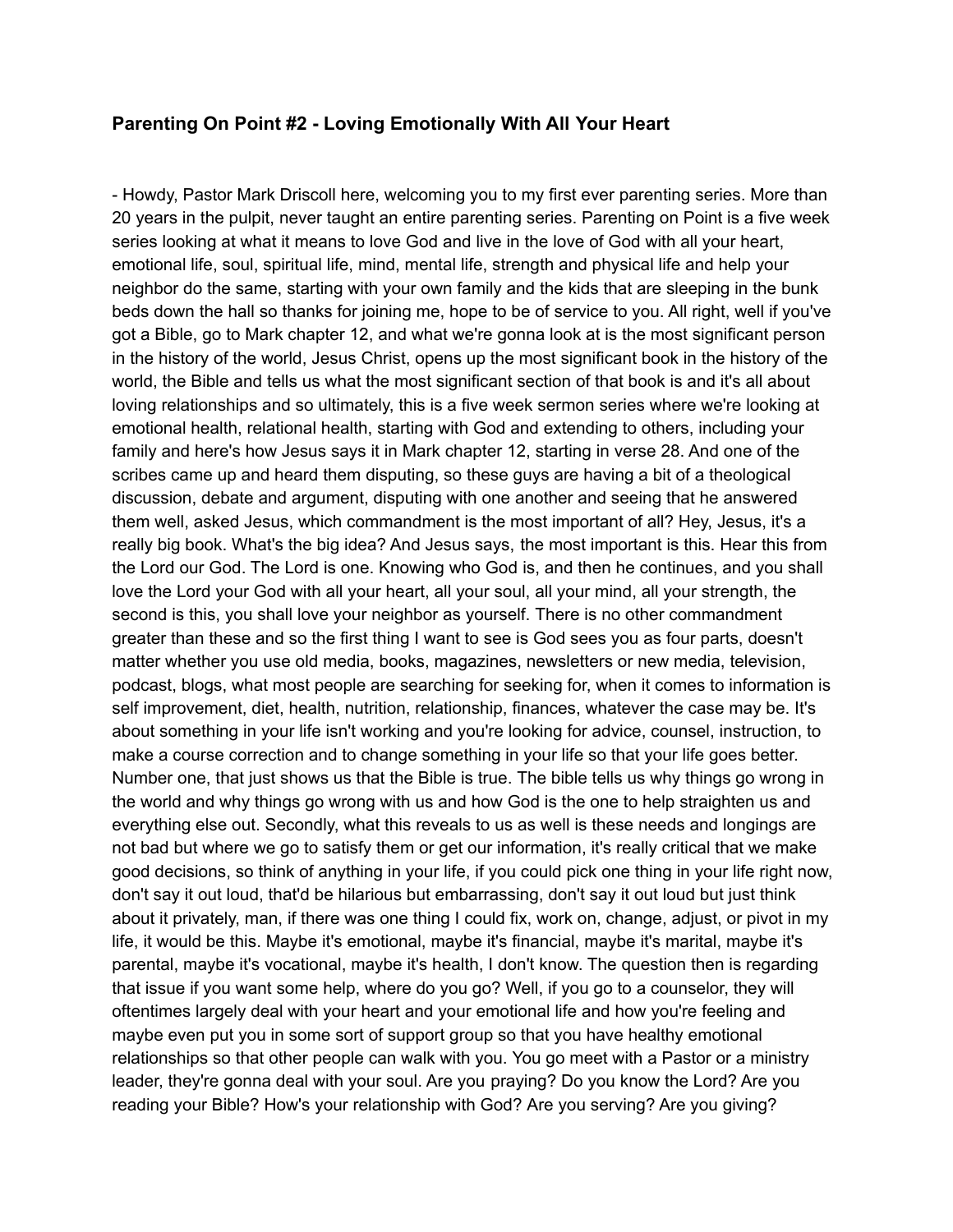Healthy spiritual practices for the soul. You go meet with a psychiatrist, they'll largely deal with your mind, what are you thinking, how are you processing reality, what is the process through which you are making your decisions and interpreting that which you experience? And if you go to the doctor, they'll deal largely with your physical body and your strength and wellness. They'll run your blood pressure and check your heart rate and your pulse and then they'll do some diagnosis and maybe even prescribe you some sort of medication to help on the physical side. All of those can be very, very helpful, but they're dealing with the heart, the soul, the mind or the strength. They come to Jesus and they ask, what's the most important thing? He said, "Have a relationship with God with all your heart, emotional life, soul, spiritual life, mind, mental life, strength, physical life." One of the reasons that we don't make the kind of progress and breakthrough that God intends for us is we're dealing with part of who we are, not all of who we are. 2000 years ago, the God who made us comes as the Lord Jesus speaks to us and tells us exactly how to make hope and help and healing, progress in life, heart, soul, mind and strength and so it begins, Jesus said, with a loving relationship with God, whatever you're dealing with, whoever you're dealing with, first priority, loving relationship with God. God loves you. You love God. Heart, soul, mind and strength, and then you're ready to take that loving relationship and to share it with others, he calls this your neighbor. This can be obviously people that you work with, people that you live near, people that are family and extended family, but for the sake of our five week series, we're talking about neighbor being family or closest friends. So Grace and I are coming up on Tuesday, our 25th wedding anniversary. She's my first neighbor. She's my first neighbor. We have five kids. That's our next ring of neighbors. Beyond that is extended family, friends, church family, think of it like a pebble being thrown into a pond. God's love hits and it's to ring out. First into your marriage if you're married, to your kids if you have kids. Family, friends, coworkers, neighbors, those who are doing life and orbiting near you. That's exactly what Jesus is saying. And so we looked in the first week at love. This week we'll look at the heart and we'll look at the soul and the mind and the strength in the ensuing weeks, but let me say this. The God of the Bible is a relational God. The God of the Bible built you for a relationship. The God of the Bible wants a loving relationship with you. Not just an obedient relationship, but a loving relationship and he knows that love precedes obedience. This is why Jesus says, if you love me, you'll obey me, that the obedience is the product of the loving relationship God doesn't want just obedience. He wants obedience from the heart which is our theme today. I drove here this morning in a 2005 Jeep Wrangler. It's a manual transmission, six speed. Since we moved to Arizona, I love it 'cause I drive it and I can just thank Jesus that I get to have the top off and he can see me without any encumbrance because the top is off the Jeep all winter and so I love my jeep and I love the fact it's a manual transmission six speed and on my way here, my jeep obeyed me. Put the clutch in, disengage the transmission, shifted into gear, hit the gas, it obeyed me. But I don't have a relationship with that jeep because that jeep is not a living person. It's a thing. It's a thing, not a person. So I didn't get in the jeep today and didn't ask, "How are you doing? How's your relationship with your extended family, the Comanche, the Cherokee? How are the holidays for you? Are they complicated because your family's very dysfunctional and your uncle drinks too much gas and just makes everybody embarrassed?" We don't have this kind of relational conversation because the jeep obeys me but we don't have any sort of personal relationship. God didn't make you as a machine. God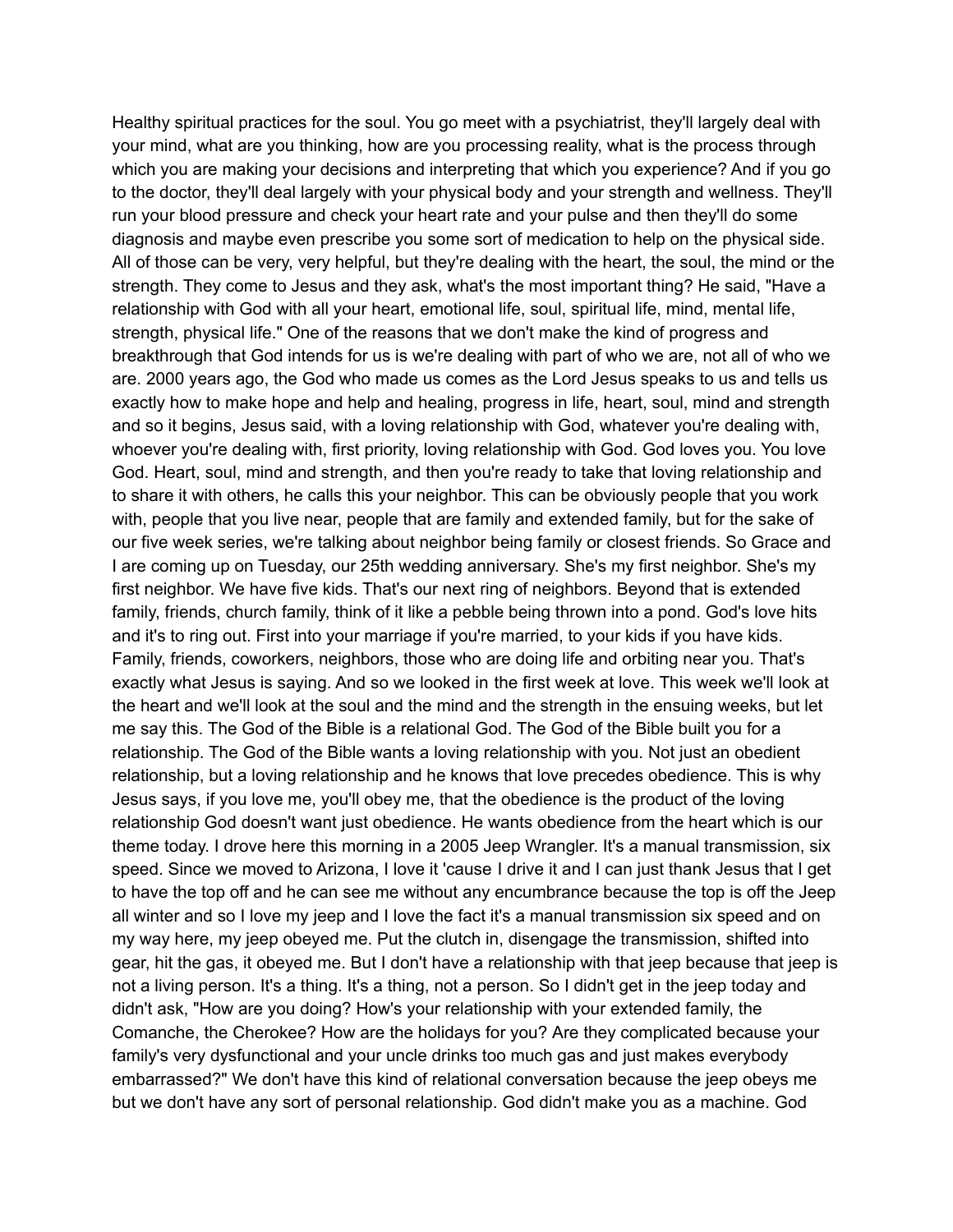made you as a person in his image and likeness. God made you as a love receiver and a love giver. God made you for loving relationship and out of that loving relationship can come health for you and healthy relationships with others. And that's the big idea of the series and so today what we're gonna really examine is the heart. What is God's heart, what is your heart, if you have children, what are their hearts and what does God have to say about the heart? And so I want to start in Genesis chapter six. This is in my studies, oh, actually, let me start in Proverbs 4:23, I just gave the guys in the booth a heart attack to keep with our theme of the heart. So Proverbs 4:23 is the verse in the Bible that I want to use to define and explain the heart. When it comes to the issue of the heart, depending upon your favorite English translation, the heart is mentioned roughly 1000 times. So that means it's of massive importance. If God says something 1000 times, it's because he's really trying to emphasize it and make sure we don't overlook it and when it comes to the heart, I could've picked any one of a thousand verses on the heart and something you might like to do is if you want to study more on the heart, literally just go to some website that has the Bible and plug in the word heart and just look at all the things that the Bible has to say about the heart. And see if God the Holy Spirit doesn't help inform and instruct and transform your heart. That being said, sometimes when the Bible refers to the heart it refers to the physical organ, but most of the time, it refers to the emotional center and we use it this way, we say, "Oh, they have a good heart," or "They were heartbroken," right? You have a sad heart, you have a hard heart, you have a stubborn heart. We in our culture even use this language. We'll look at the New York Yankees and Derek Jeter was the heart of the Yankees and so we'll use this language of the heart as being the center, the emotional headquarters from which data is interpreted and decisions are made and Proverbs 4:23 gives this great illustration, this analogy of the heart and I'm gonna read it to you in three different Bible translations because we're a Bible believing church, we love the Bible and sometimes when you hit something in the Bible that really speaks to you, if you look at it in a few different translations, God opens up your understanding and it becomes something that is for you not just black and white but kinda high def color and so here's how it says it in one translation, "Keep your heart with all vigilance for from it flow the springs of life." So think of a spring, right, here we are in the desert. If you're up hiking, let's say around Pacen or Flag or Sedona, you come across a spring, okay, here comes water, and everything flows from there and then downstream is all the life that surrounds the stream. What he's saying is that your life is the stream but your heart is the source of that stream. That you are the keeper of that stream and what oftentimes happens is behavior is downstream and the heart is upstream and we see the behavior. We have a hard time seeing the heart. God knows, searches, examines the heart, but we get frustrated with our behavior so we are into behavior modification, not heart transformation and so what truly he is telling us here is if you don't like how life is flowing, examine what your heart is feeling, that the heart is the spring and that the life is the flow. Now here's another translation. "Above all else, guard your heart, for everything you do flows from it." All your decisions, your financial spending, your relational habits, all of your life, decision making, flows from the emotional center of your heart and I like this one. "Guard your heart above all else," almost like a military soldier on duty to guard something that is precious, "for it determines the course of your life," so when we're talking about your heart, couple of things I'll say, cause, effect, cause, effect, cause, effect, behavior is the effect. The heart is the cause. Behavior is the effect. The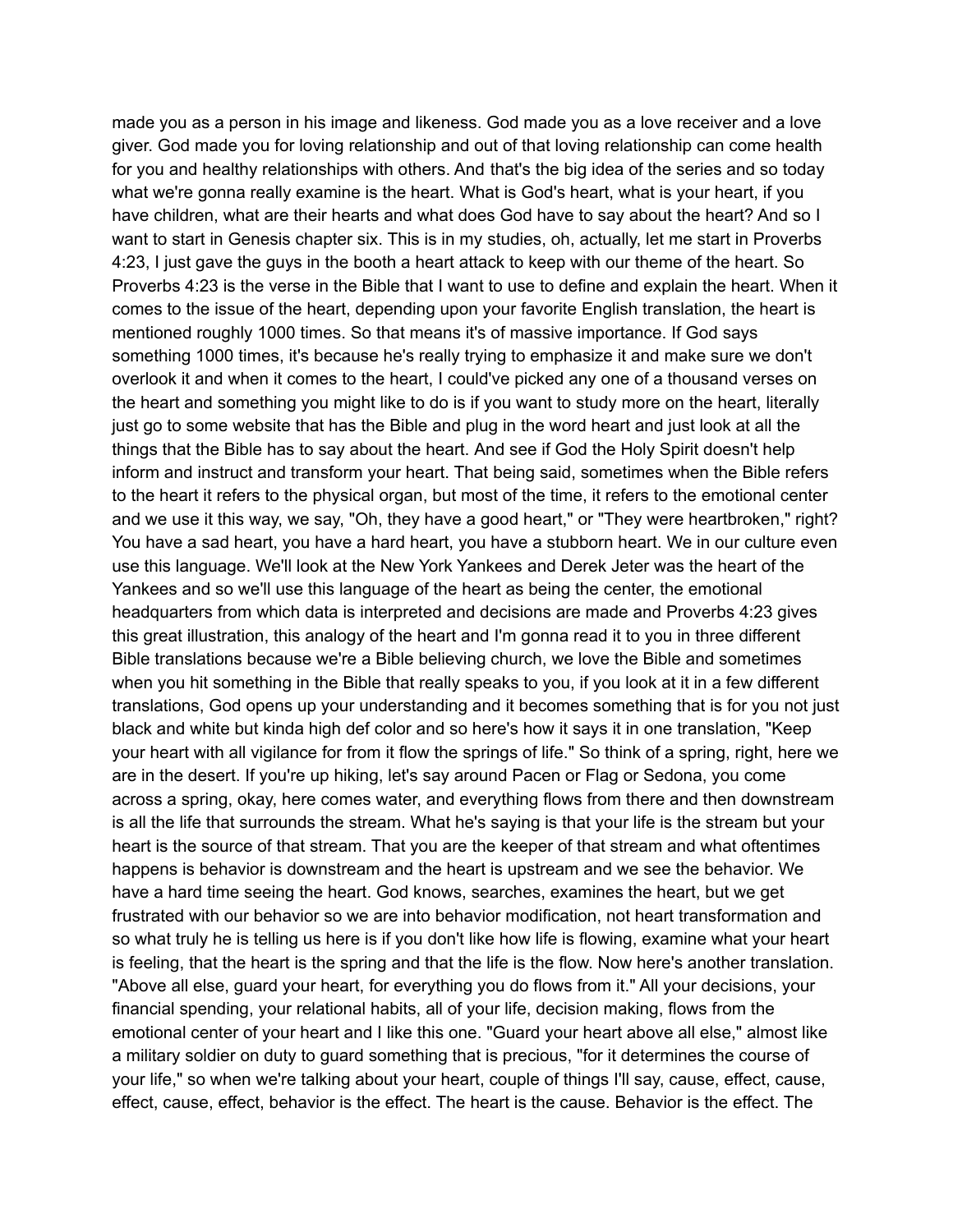heart is the cause. And in our own life we could just focus on behavior and not the cause. In parenting our children, we could just want them to obey us without addressing the heart condition behind the behavior, you understand what I'm saying? Give you an example, some years ago, I was dealing with two couples, you don't know 'em. They were outta state. Similar age. Similar life circumstances, similar story. I met with the one couple and I said, "Well, what do you want?" And they both said, "We want a divorce." I said, "Why?" They said, "We're sick of each other, we're done with each other, our hearts are hard, we just don't care." Then I met with the next couple after them. Happened to have essentially the same story. I said, "What do you want?" They said, "We want to love each other, we want to walk with God, we want to work it out, we just drive each other crazy and we need to figure out how to not drive each other crazy. We're gonna be together. We just don't want to be crazy together." Let me say this. The heart is the want to. The behavior is the how to. The want to precedes the how to. With the one couple, they don't want to have a loving relationship. It doesn't matter how many things I tell them. You could do this, you could try that, you could try this, you could try that, you could read this book, you could follow these four steps, and they would say, "I don't care." There's no love flowing from the heart. Therefore, the want to is not there and the how to will not matter, you understand what I'm talking about? The other couple? What do you want? We want to love each other. We drive each other crazy. Upstream in the heart is love. It's the want to, we want to have a healthy, loving relationship, but we've got some really bad behavior that needs to get adjusted. There is hope for that couple because the want to is there, the heart is there. Now we can work on the how to and the behavior. For the other couple, I could meet with them all day and tell them seven things or eight things or a thousand and seven or a thousand and eight things but if they don't want to, it doesn't matter because that's not what they're going to do. What they need is a heart change. Now they need to acknowledge the hardness of their own heart and they need to invite God to change their heart because the heart is not necessarily stuck in its condition. It's brought before God and God changes the condition of the heart, okay? And so all of that to say that the heart is upstream, the behavior is downstream. The heart is the want to. The behavior is the how to. And when it comes to parenting, the first question is how's your heart? How's your heart? How's your heart with God? You have a hard heart or a tender heart? You have a bitter heart or a forgiving heart? Do you have a broken heart or a healed heart? How's your heart toward God? When your heart is right toward God and it's healed by God's love, then you're able to ask yourself, how is my heart toward my child? How many of you find that your child exposes your heart like no one else? You know, you know what I'm talking about? How many of you, some of you asked recently, you're like, how do I get my kid to stop pushing my buttons? Well, as long as there's a code, they're gonna pick the lock I'm just telling you, they will just keep hitting sequence until they find it. Amy Carmichael, she was a missionary some years ago and a godly woman, she uses an analogy. What she says is, basically, what comes out of the container is whatever it contains, so what's in my bottle of water? Water, okay, so look, conflict, sorry, I just did a Gallagher and got the whole front row wet. I apologize. I'll back up, okay. Okay, so if I bump it, what comes out? Water, the conflict, the collision doesn't change the contents, it exposes them. Some of you blame other people because they bumped you, right, well I'm angry 'cause you bumped me. Nah, I'm just telling you what comes out is what's already in. I exposed your heart, our children expose our heart, amen? How many of you you've said something to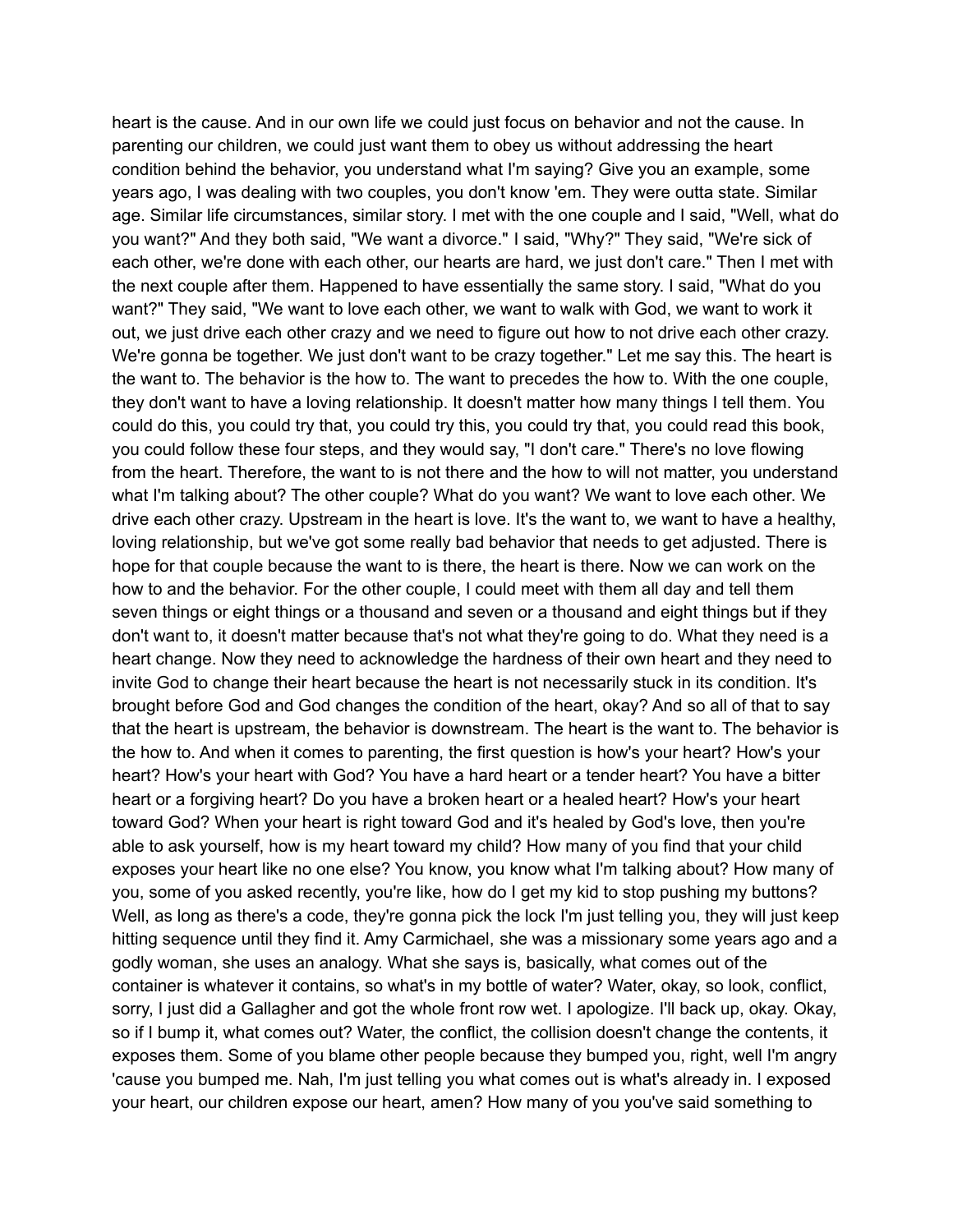your kid and you're like, I can't believe I said that. Out of the overflow of the heart, Jesus says, the mouth speaks and sometimes the kids frustrate us. They drive us crazy. Right, we call these times being awake. When they do that, they bump us and what comes out is whatever's in so here's what I'm telling you. Some of you want your children to be totally obedient, to never offend you, never disappoint you, always obey you, you want a mechanistic machine for a child, what God is saying, if we get your heart right, then whatever they say or do, the way you respond will be healthy, could build a relationship, help them to have a better heart, so that they also would appreciate a loving relationship. That the heart ultimately comes first and that ultimately it is the parent's heart before God and then the parent's heart toward the child that is primary. Let's look at a case study on the heart. In your English Bible, the first time that the heart appears is in Genesis chapter six and Genesis is the law of beginnings, this is where things begin, this is where things start. Now what I want to do here, I want to take this as a case study, God is a father, the Bible tells us. God's heart is that of a loving father towards his children and here, the children are disobeying and God is responding. So what does a healthy, normal relationship look like when two hearts are involved, God's heart and the heart of the people? Genesis six, "The Lord saw that the wickedness of man was great in the earth and that," and this is an incredibly indicting statement. "Every intention of the thought of his," what, "his heart was only evil continually." We tend to make excuses for our hearts. God examines our hearts. We look at people and we say, you don't know my heart, and God's like, actually, I do. God knows your heart better than you do because Jeremiah 17:9 says it is possible for the heart to be deceitful and wicked. That means God has to search the heart. He has to examine the heart as we excuse the heart. This is an incredible statement. God made us in his image and likeness for a loving relationship and for a healthy relationship. People have decided, I don't want a loving, healthy relationship with God. I'll live independently of God, right? So ultimately sin is where your heart drifts before your behavior manifests itself. Their hearts are far from God so now their behavior is not reflecting relationship with God. Let me say this, if you're a parent. It's gonna be important to honestly diagnose the heart condition of your child, okay? Is my kid brokenhearted? How do I heal their heart? Is my kid hard hearted? God, how do we soften their heart? God, is my child's heart foolishness, do they have a foolish heart? How do we get them wisdom? God, is my child's heart a rebellious heart? How do we give them a compliant heart? God looks at the heart of his children and says the heart of my kids is only wicked all the time. You need to be honest about the condition of your heart. You can't rightly parent until you rightly understand the heart condition of the child. How many of you have seen this? Somebody does something horrific like they murder a bunch of people and then on the news, they bring in the friends and family that are like, ah, yeah, they're a mass murderer but they have a really good heart. You're like, no, they don't, no they for sure don't, right? Because people with loving hearts that read greeting cards and wear Mr. Rogers sweaters and look forward to seeing Jesus are not out murdering people. Out of the overflow of the heart, the mouth speaks. Out of the overflow of the heart, the life is lived and some parents, they do not deal with reality when it comes to the child's heart and it's because it scares them. If you're honest about the condition of the child's heart, you're now dealing with reality and you and God can deal with reality because the good news is God is a God who can change hearts, so just be honest about where they're at and then invite him to help change. What is God's heart? The Lord regretted that he had made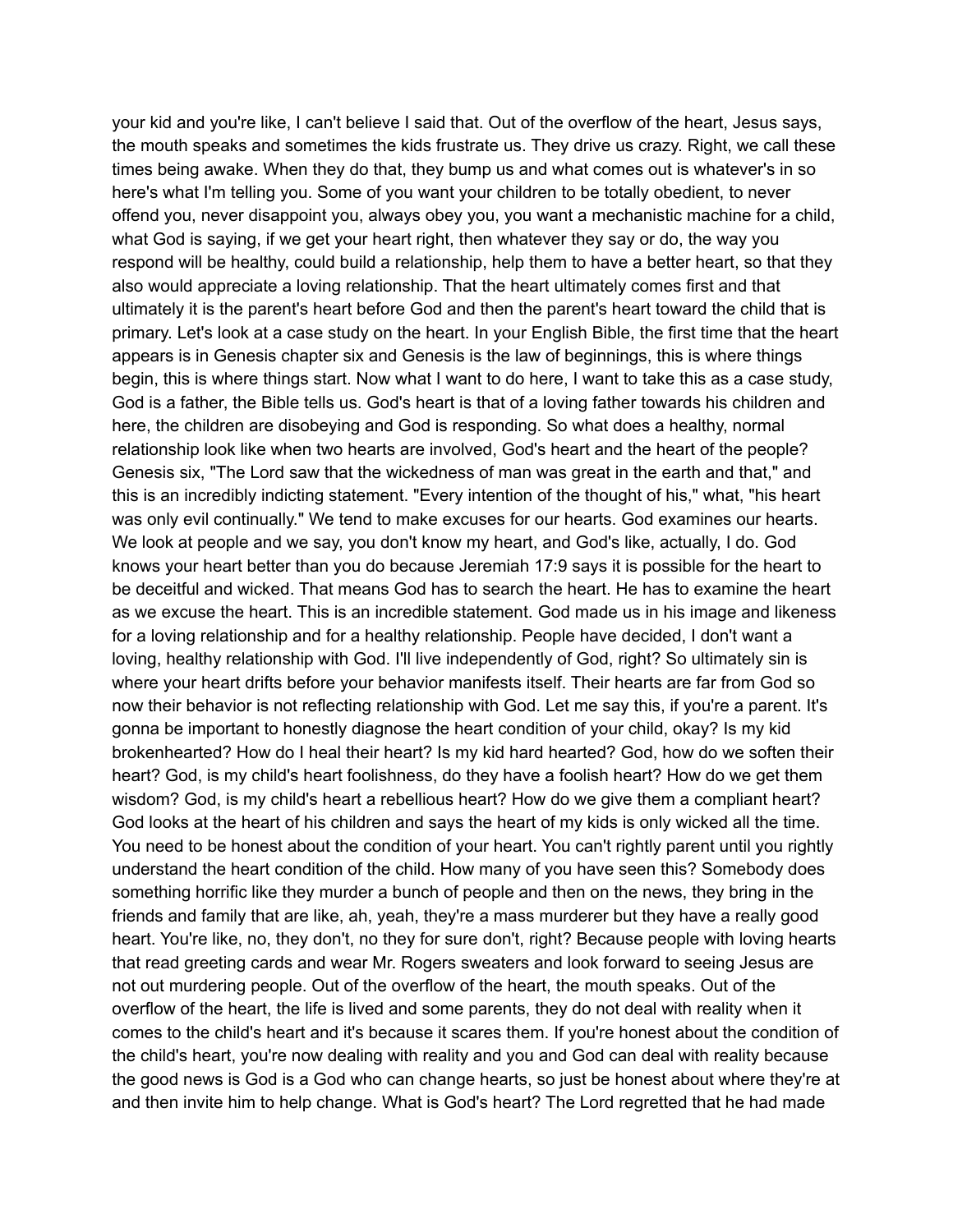man on the earth and it grieved him to his? Heart. Not only do we need to be honest about the heart of the child, we need to be honest about our own heart. God here is as a father. These are like rebellious foolish kids. God's heart is broken. God is heartbroken. He's heartbroken. This is the right response to a rebellious heart is to be heartbroken. God at this moment, he's not violent, he's not angry, he's heartbroken. You know that your heart is in a bad place when your child's heart is in a bad place and your response is something other than heartbroken. You're angry. You've inconvenienced me! Look at all the mess you've made. Okay, that's not about them and their relationship with God, that's about you and your convenience and comfort. What are people gonna think? They're gonna see how our family is. You've ruined the family's reputation. Well, that's not a real good heart. That's a proud heart. That's a fear of man heart. Heartbroken is I love you, I want a relationship with you, I want to enjoy you, I want your life to flourish, I want your relationship with God to flourish, I want our relationship to flourish and what you are doing, it breaks God's heart and relationship with him. It breaks my heart and relationship with me. And it leads to death and I love you and I want life for you, not death for you. That's God's heart. Sin is not just the breaking of God's law. First John says that it is, but sin is first the breaking of God's heart. He wants a relationship and sin severs, it harms, it damages, it separates the relationship. How many of you are parents and you've had a rebellious, wayward or prodigal child and you know exactly what this feels like? Like, how do you feel about what your kid's doing? I'm heartbroken, I want good for them and they're choosing death over life, folly over wisdom, Satan over God, and I'm heartbroken, heartbroken. God's honest about the condition of the hearts of his children, we need to be honest about the heart condition of our children. God tells us his heart. We need to be aware of our own heart And if our heart is not right, we need to bring our hearts to our father as his sons and daughters to get our hearts right before we engage the children. How many of you have found that your child's heart is bad and your heart is bad and that collision is not good? You ever experienced that? Can we be honest, parents? You're like, they're angry so I'm angry. Now we're all angry, yay! That fixed it. They're selfish, now I'm selfish. Now we're all selfish. Yay, that fixed it, right? Their heart exposes your heart. You bring your heart to God to change your heart and then your heart is God's heart and you bring God's heart to the child's heart. What's the father's heart? But Noah, he's gonna tell a story about Noah. How many of you have heard about this guy Noah? Almost everyone always tells this story wrong. I get very frustrated by this because I'm a Bible nerd. My kids will tell you that children's Bibles, they can be amazing, but you got to read 'em carefully because sometimes they really mess up the story so I took a black sharpie when my kids were little and I went through all of their kid's Bibles and I edited the story of Noah, I did. My kids will tell you this. We've still got the edited version on the shelf because the version that they put in there is not the story that was in the Bible 'cause usually, here's how the story is told. There were good people and bad people. The bad people got to swim and the good people got a boat. Moral of the story is be good or be good at swimming. Those are your options, okay, that's the story of Noah. How many of you have heard it? That's the kid's Bible, right? Everybody was bad all the time except for Noah. Noah was blameless and godly and he walked with God and he got a boat. And then the way the story is told is God likes good people, not bad people, God saves good people, not bad people. Be a good person, God will save you. Don't be a bad person. God will drown you. And what that can lead to is these religious kids. I'm a good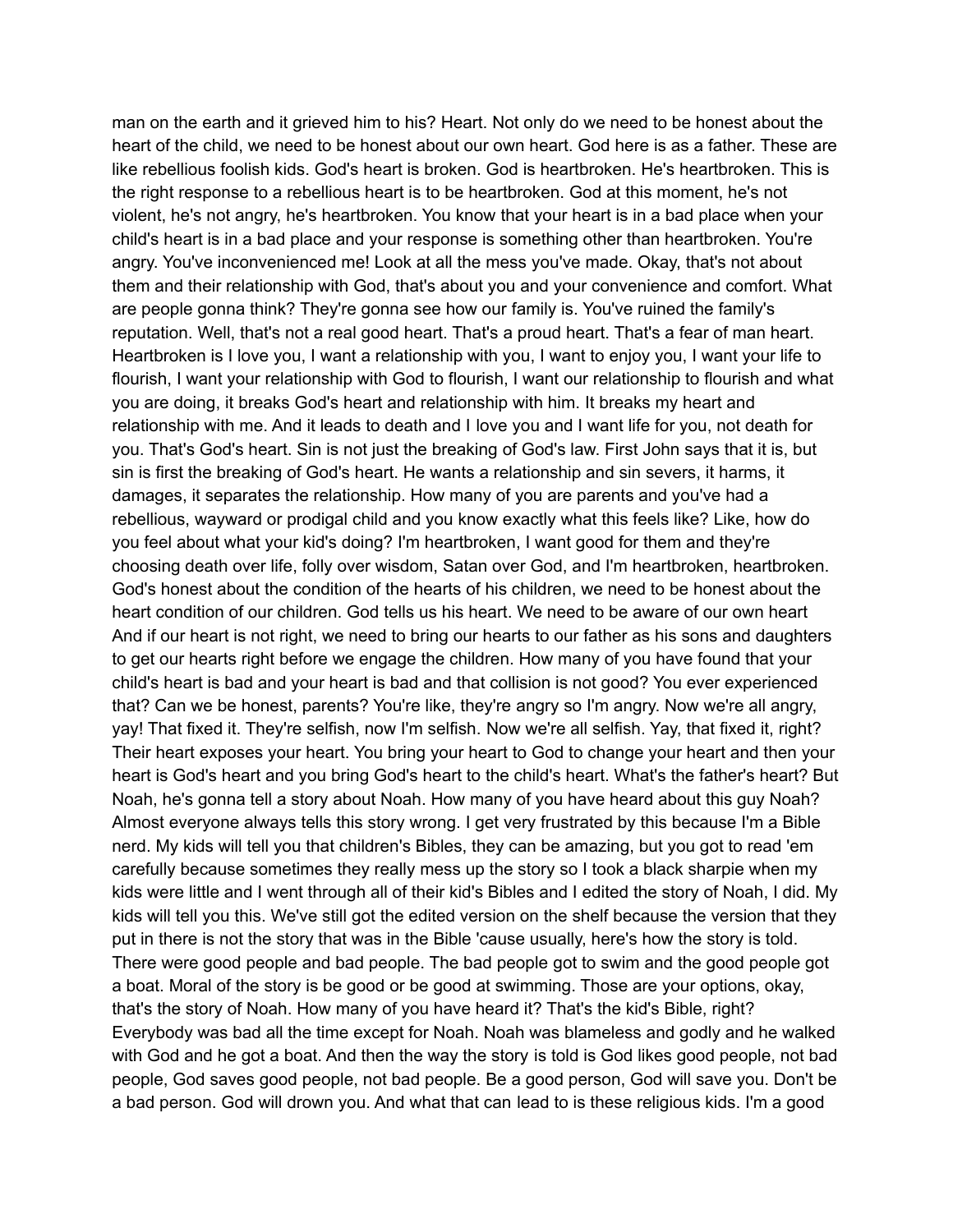kid. That's why I got Jesus. He sent me a boat 'cause I was a good person. Let's read the story, amen, okay? "But Noah found favor." This is originally written in the language of Hebrew and that word means grace, love, relationship, forgiveness, mercy, pursuit. "In the eyes of the Lord, these are the generations of Noah Noah was a righteous man, blameless in his generation. Noah walked with God." Did he start as a good guy or a bad guy? Bad guy, everyone was only bad all the time, including a guy named Noah. God came to Noah and said, you're a bad guy but I'm gonna be good to you. This is Christianity, my friend. This is how God always works. If God only worked with the good people, he would have a lot of free time, amen? His schedule would get freed up real fast. Everybody's bad and what God does is he comes and he gives grace and love and mercy and relationship and forgiveness. God gives that relationship to Noah. That makes Noah a righteous man, blameless, and allows him to walk with God and again, this is all about relationship. God doesn't just want to forgive you. He wants to have a relationship with you where he walks with you and helps direct your life course to keep you from harm and trouble. This is like a parent with a child. Some of you believe in God, but my question would be, are you walking with God? When my kids were little, I'd hold their hand. God's a father. He wants to do that with you. When it gets a little cooler, Monday's my day off. I like to go for walks with Grace. That's one of my favorite things is to hold her hand and go for a walk, that's a relationship. Yesterday, we were at a ballgame and we were walking and my 13 year old daughter grabbed my hand. Right, my six foot sons don't do that, but my 13 year old daughter still does. They'll walk with me but it's more like. That's about as good as we're gonna get. My daughter will hold my hand. God's a father. He loves you. He wants a relationship with you. He doesn't want you just to obey. He wants that loving relationship to cause you to love him and to be more like him and to listen to him and to trust him and to obey him and he doesn't just tell you where to go, he goes with you. He walks with you as a father who loves his child. This is the relationship that God gave to Noah. Okay, next thing I would ask is was Noah really just a fantastic guy who didn't have any other problems after this, no, you just turn the page. The first thing he does after the flood comes and he lives, he plants a vineyard so that he can grow grapes so that he can make wine so that he can get drunk and so that he can pass out naked in his tent, okay? Hillbilly camping. So he's still got issues, right? So don't go home and tell your kids be like Noah. They're drunk, camping in the yard and they're like, I am, I am like Noah. He's still not a perfect man but he's righteous because God has forgiven his sin. He's blameless because God has forgiven his sin. He is receiving grace from God and he's invited into a loving relationship to walk with God. This is the story of Christianity, so here there are these pieces. The heart of the people is hard hearted. The heart of God is heartbroken. The solution is that God would pursue for loving, grace centered relationship to forgive and bless and to walk with in a parental way and let me say this, this is why we love Jesus so much. Jesus is God's broken heart. Jesus is God's broken heart. Jesus is God the son coming on behalf of God the father, seeking a relationship with people who are hard hearted and Jesus's heart is filled with nothing but love. And what we do, we see Jesus's loving heart and it exposes all of our wicked hearts and rather than repenting of our wicked heart, we think there's something wrong with his heart so we kill him. That's how hard our heart is. We crucify Jesus. The loving heart, the perfect loving heart. And what Jesus does on the cross because he is loving, he forgives us, he dies in our place for our sins to pay our debt to God. He becomes the ark that delivers us from the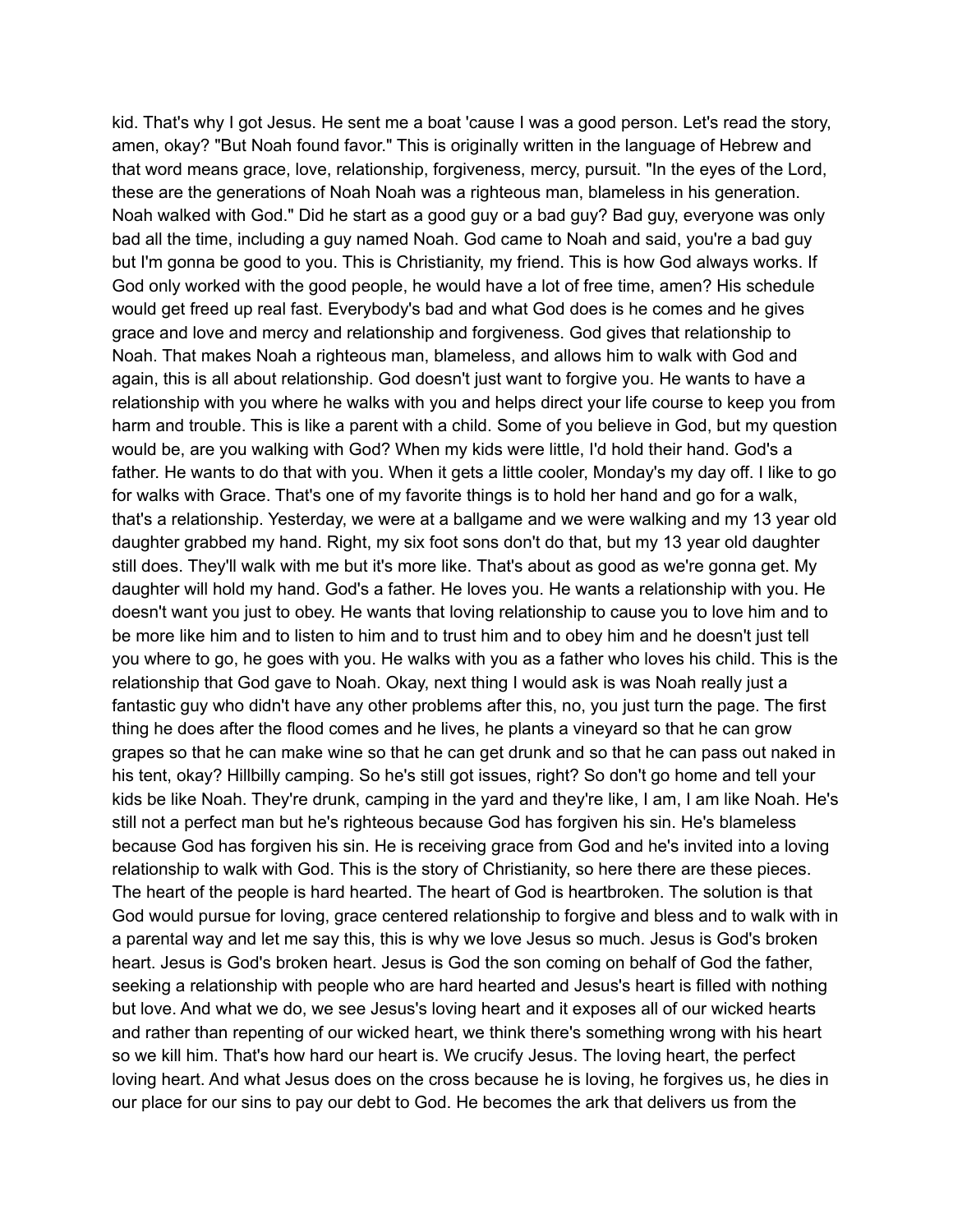consequences we deserve and the justice that God has every right to and what's amazing is Jesus dies of a broken heart. Spiritually, he cries out, my God, my God, why have you forsaken me? That's a spiritual broken heart that his loving relationship with the father was severed as he took our place as our substitute paying the penalty for our sin. And then it says that they took a spear and they ran it underneath his ribcage and it punctured his heart sac so that water and blood flowed from his side. Jesus had a broken heart. Our heart is hard, sinful and wicked. God's heart is loving, relational and kind. Jesus comes as God's heart and he dies of a broken heart so that our relationship can be reconciled through his love, amen? So if you're here and you're not a Christian, you're like where do I start? Loving relationship with God through Jesus Christ. Had a guy after the last service, pray for him, he came up, he's like, I think I need God to be my father and I don't think anything in my life is gonna get straightened out apart from God's love. How do I get forgiven? What do I do next? There's an open heart. There's a tender heart. There's a teachable heart. There's a heart that God sees and there's a heart that God will honor and if you're here today, you may be moral, spiritual or religious, you may have been focused on your behavior, but how's your relationship with God? How's your heart condition toward God? Have you received his love? Do you love him back and are you walking with him as if he was your father? That's the heart of God, so what I'm saying is as well, when it comes to parenting your own children, we need to examine our own heart, bring our heart before the Lord, have the Lord forgive and heal our heart in a grace based relationship. Love him back, walk with him and then that sets the pattern and precedent for how we treat our own children. They're gonna be times you look at your kid or kids and you're gonna say, I don't like where their heart's at. God's like, I know. So you need to have a broken heart in the presence of God and then bring God's presence to deal with their heart and some of you parents have never expressed to your children the heartbreak. I'm not saying in a manipulative way but I'm saying in an honest way. I can still remember when I was a little boy. I know this will shock you. I was a little stubborn and hard to argue with as a boy. I know it surprises you, that's why I shared it because I knew you wouldn't guess that, so. Raising me was like raising a small attorney with a bad heart, that's what it was like. 'Cause I would argue with everything and drive my mom crazy. There was one day. I'll tell you this story. I wanted to play outside. My mom said you can't play outside until your room is clean. She said, "Is your room clean?" I mean, I'm a little guy. I said, "It should be." She's like okay, then you can go play, so I get on my bike and I drive away as fast as I can. I come home later that night, she's like, you didn't clean your room. I said, "I didn't say I cleaned my room. I said I should have." All right, the heart, wicked. Now that I'm a parent, I can just call it, wicked heart. What a wicked little kid on a bike. So my poor mom has to raise this, right, like if I don't meet Jesus, I will be a very good attorney for criminals, that's what I'm gonna be. Some sort of Italian family is gonna be paying my services, that's how I would've ended up and so what happens is I would say and do things that would break my mom's heart but oftentimes I wouldn't see it because my mom would go in the other room and she would break down or she would cry or she would pray. I remember one time my dad said, "Do you know what you're doing to your mom? No, go in there and see." I walk in, there's my mom, crying. I was driving her crazy. I was exhausting her. And she loved me and she loved the Lord. And knowing my mom's heart for me and how I was breaking my mom's heart, it started to break my heart. Sometimes it's okay to tell your kids, I really love you. I want good for you. But you're breaking my heart,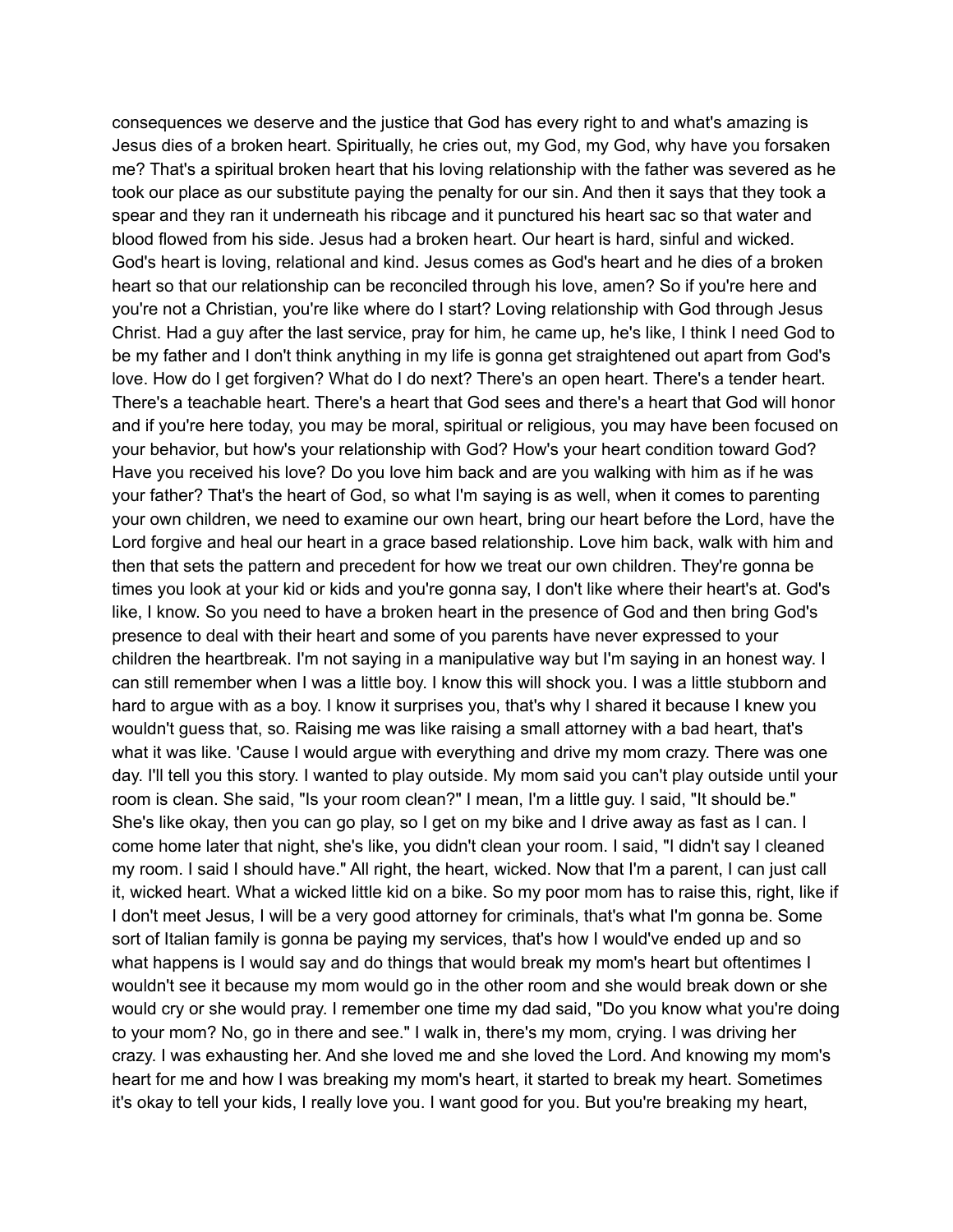and they need to see it. God is a father who says you're breaking my heart and he allows us to see it and know it and he sends Jesus as his broken heart so that our heart could be healed and changed so that we could have a heartfelt relationship with him. Next slide please. Here's the good news. God changes hearts. Some of you have just decided I have a bitter heart. I will never forgive them. He can change that. I have a hard heart. It'll never be soft in that area. He can change that. I have a foolish heart. I just make bad decisions. He can change that. I have a broken heart. He can heal that, amen? He can change hearts. Ezekiel 36 26 through 28, a great segment of the Old Testament, God says, I'll give you a new heart. And if you ever watch one of those television shows where somebody gets a heart transplant, I can still remember this years ago, thinking, this is the craziest thing I've ever seen. Somebody walks in, they're like, my heart's bad, it's not pumping blood, it's dying, it can't sustain life, it's only a matter of life, and the doctor's like, that's okay, we'll cut you open, take the old heart out, put the new heart in and then send you home. This is crazy. I remember seeing this like a heart transplant is the craziest thing I've ever heard of. God does that spiritually. God looks at the spiritual heart and he says, "Boy, that's cancer, that's broken, that's clogged, that's unhealthy, the emotional life that flows from that heart, it's just pumping death and disease and destruction, not life, not love, not learning." Well, God says, "I'll take out the old heart and I'll replace it with a new heart." Here's what I need you to know. You can't have a healthy parent child relationship until number one, you have a new heart. And then you got to pray that your child would have a new heart. This is Bible reading prayer, worship, time in God's presence with God's people, saying you know what, before my child's behavior changes, ultimately, their heart needs to change. Some of you keep trying to get your old heart to live a new life or your child's old heart to live a new life and really it's the new heart that allows the new life. Here's how he says it, "I'll put a new heart and a new spirit," that's the Holy Spirit. "In you, and I'll remove the heart of stone." Imagine if right now your heart was literally stone. Could not pump blood. It's like that spiritually. "And I'll give you a heart of flesh, tender, empathetic, compassionate, teachable, moldable, functional, alive. And I'll put my spirit, the Holy Spirit in you." Here comes the love of God. Here comes the power of God. Here comes the peace of God. Here comes the life of God. Here comes the life source that empowered the life of Jesus Christ to say no to sin, to say yes to God, to forgive enemies, to love strangers, this is the power of God at work. In your new heart. "It causes you to walk in my statutes and be careful to obey my rules, you shall be my people." Relationship, "and I will be your God." A couple of things about the God who changes hearts. Number one, you and your child both need a new heart. Number two, the new heart wants a healthy relationship with God and others. That's one of the ways you know you've got a new heart. One of the ways I knew I became a Christian is I wanted to get to know God. I wanted to read the Bible. I wanted to pray. I wanted to go to church because here's the big idea. The new heart comes with new desires. Now there's a teaching called Calvinism. I won't get down this rabbit trail, but let me just point it out and the first point is total depravity, and that is that we are by nature and choice, sinners, thought, word and deed. It has infected and corrupted our total person. The Bible teaches that. But that speaks of a non Christian, not a Christian. When you become a Christian, you don't have your old heart. You have your new heart. You don't live by your old spiritually fleshly patterns. You live by the power of the Holy Spirit. And what this means is that the new heart has new desires. I'll read it to you. This is what we cover in week two, the growth track, but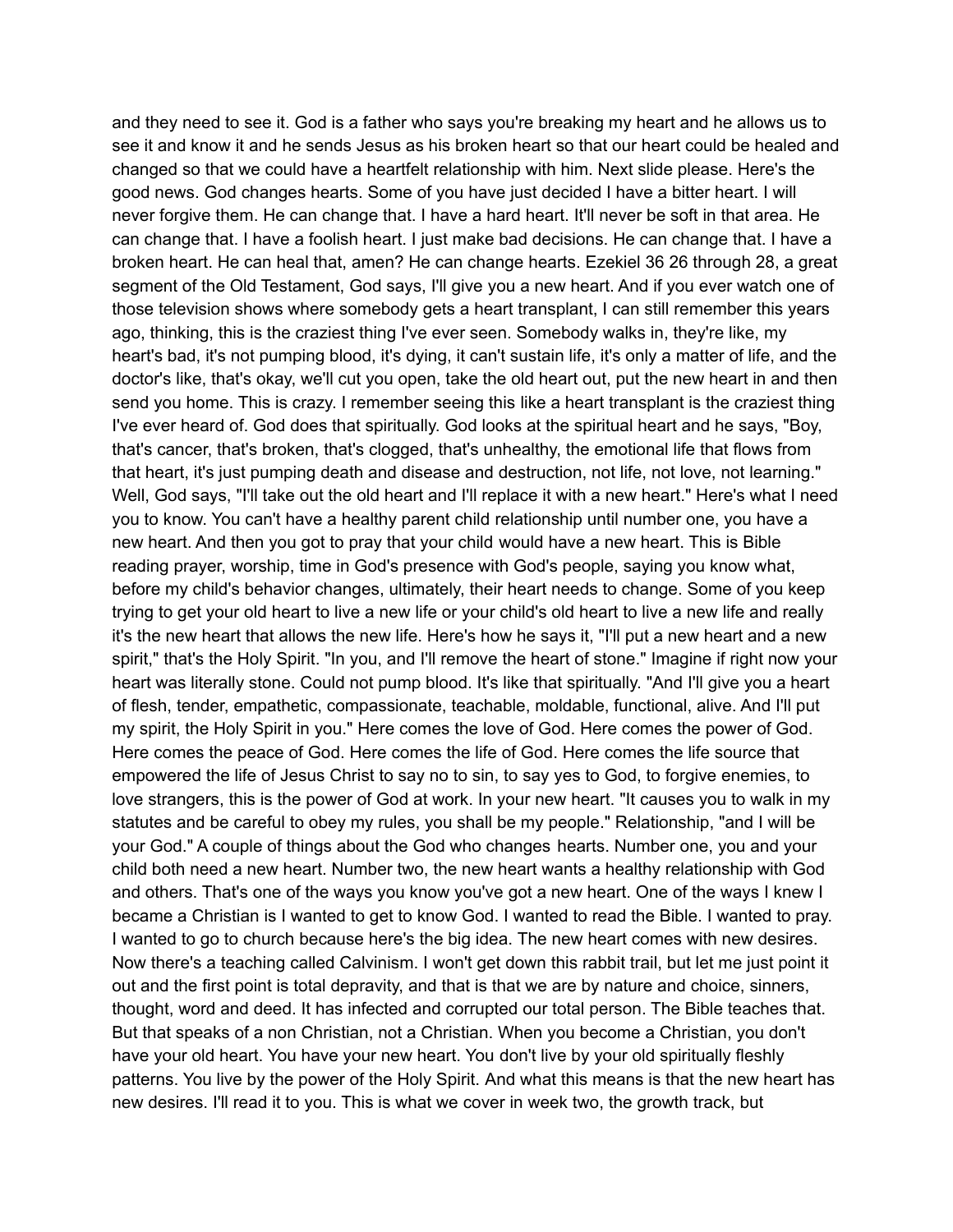Galatians five, 16 and 17. Walk by the spirit. You will not gratify the desire of the flesh for the desires of the flesh are against the spirit and the desires of the spirit are against the flesh and these are opposed to each other. Here's the line, listen to this. To keep you from doing the things that you want to do. Here's what he's saying. You can live out of the flesh, the old heart, out of the spirit, the new heart. It's death or life, folly or wisdom, lies or truth. The demonic or the Holy Spirit, okay? And what he's saying is that what the flesh, the old pattern and precedence, wants to do is to get you to sin and what that is, it's keeping you from doing what you want to do. Here's what I want you to know. The way out of sin and temptation and your old life is to feed the deepest desires of the new nature. It is to by the power of the Holy Spirit say, "I do have a new heart. I am a new person. I have new desires. I have a new power through the Holy Spirit. I can live a new life by the grace of God. Walking with him in a loving relationship as a child does with a caring parent." Some of you have only been taught that your deepest desires are all sinful, all wicked, and you focus your whole life on what you don't get to do versus what you get to do and you don't have a real loving relationship with God because you're so worried about breaking rules that you're not building relationship. I'll be honest with you. I'm gonna tell you some stuff. I'm way off the notes now. So this is either the Holy Spirit or something I'll apologize for this week, okay, so listen, you make the decision. So I was driving in the truck with my three sons recently. I didn't intend to tell you this, but I feel like I'm supposed to. One of my sons is driving. I'm in the passenger seat. The other boys are in the back, and we're just visiting. I say, "Hey, boys, you guys got any questions for Dad, anything you want to know?" And out of the back one of my sons asks, he says this, "Have you been faithful to Mom?" Why? That's an interesting first question. I said, "Your mom and I are coming up on 25 years of marriage and I'm glad to report I have been faithful to your mom and your mom has been faithful to me." "Why?" I said, "'Cause I want to be, I want to be." See, the new heart has new desires. The old heart has old desires. The way to conquer the old desires of the old heart is to nurture the new desires of the new heart. But my goal is not just to avoid adultery. It's to have a loving relationship. And if we have a loving relationship, I'll avoid some other things. It is possible to avoid those other things and still not have the loving relationship, amen? I know people that are faithful to each other and they hate each other. Which isn't really the end zone God was hoping for. That's what happens when you focus on the behavior, not the relationship. The relationship will pull you out of bad behavior because we will do more for love than we would for fear. And some of you, your religious relationship with God is just solely based on punishment and fear. God wants it to be built on love and health and joy and peace and the Holy Spirit. And if you're passionately pursuing the deepest desires of the new heart, the Holy Spirit just puts rocket fuel on those desires, momentum continues. And you get to live a new life. It doesn't mean you don't struggle. It doesn't mean you don't take steps back in your walk with God. It doesn't mean that you don't make mistakes that you regret but when you do, your heart is like God's heart. You're heartbroken. God, why did I do this? That was just wrong. I feel horrible about this. Lord, pull me forward. I want to be with you. I want to be like you. I want to be for you. That's the deepest desires of the new heart, you get this? See, God wants your heart. He knows if he can get your heart, he can work on the rest. He wants you to have your child's heart, knowing if you can get their heart, you can work on the rest, amen? How many of you have seen this with your kids? They don't have a heart for God, they don't have a heart for you, and there's nothing you can do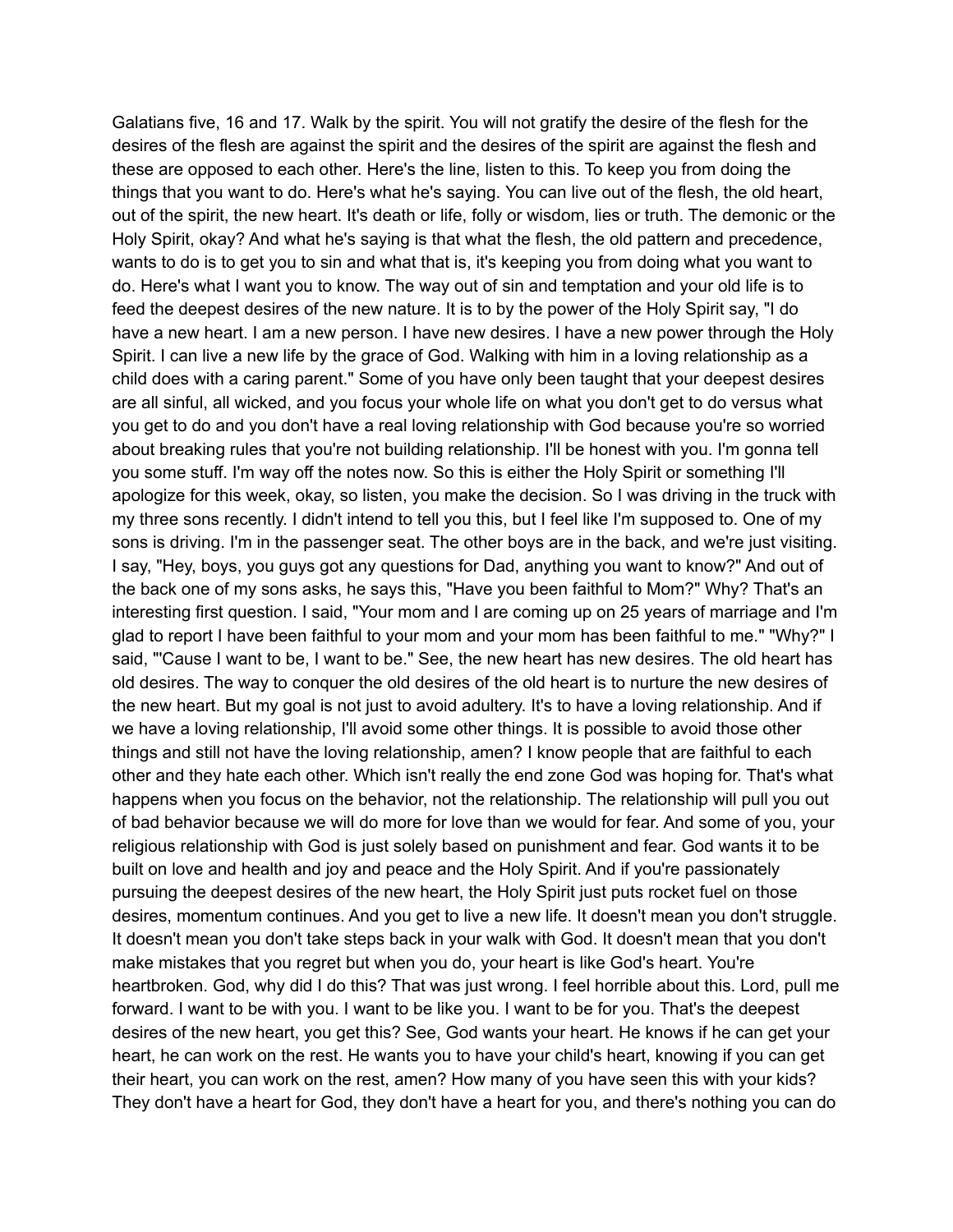to tell them to be obedient that's gonna change their behavior or fix anything until the heart is right. How's your heart? How's their heart? Is it the same as God's heart? Let me do this, then. Let me say one other story here. I don't want to leave you hopeless. God can change hearts, amen? How many of you, if God's changed your heart, they're like I look in the mirror, that's me but that's not me, like my heart's different. My desires are different, I'm a different person. God changed my heart. You need to know that God can also change your parent's heart. Okay, I'll tell you a story of one of our kids when they were little, we got five kids so some of you have got compliant kids, some of you have got strong willed children, if you get five, you kind of get a little variety pack. You get everything, okay, so we got five kids. One of our kids, not super compliant, I'll just say that when they were little, they were more stubborn. Stubbornness, a good thing or a bad thing? Depends on what you're stubborn about, right? You're like, I'm gonna read my Bible every day, yay. I'm gonna defy Mom for breakfast every day, well, not so good, okay, I told my kid this, I said, "You're very stubborn," I said, "That could be a good thing or a bad thing. It depends on what you're stubborn about." Oftentimes, our sin and our kid's sin is a strength that is misdirected and needs to be redirected, okay? So this kid was little and they were acting up. They were very little. They were getting very emotional. Very angry, escalating, freaking out and it just keeps getting worse, right? Like the terror alert goes to orange and now we're at red and then the siren's going off in the house, right, and the more I discipline this child, the worse it got. There are times when the kid's heart is burning and you put some water on it and it puts the fire out. There are other times you realize you're dealing with a grease fire, amen? You know what happens when you got a grease fire and you throw water on it? It explodes, you're like I used to do this and it worked, now I'm on fire too, like it all explodes. So I realize with this kid, I got a grease fire. I'm trying to love 'em, correct 'em, talk to 'em, pray for 'em and it's just getting worse. So I'm like, okay, this kid's heart is the problem, not just the behavior, so I pick up the child, lovingly, not angry, I literally stopped and I'm like, God, we need to get my heart right. 'Cause my heart right now is like I'm not getting taken down by a 37 pound man. I'm not gonna lose this war. My heart in that moment, I'll be honest with you. My first inclination is not love, joy, peace, patience, goodness, kindness, gentleness, self control. Above such things, there is no rules or laws. Do not let your heart be troubled. And I'm quoting any of those. I'm thinking Old Testament, we're gonna take down the Canaanites is what I'm thinking, so. I'm like, okay, Lord, God, deal with my heart here. I literally had to stop, like, okay, Lord, you gotta deal with my heart, okay, I think my heart's good, Lord, I love the kid. I pick him up, this kid starts to assault me. Okay, I always say this. The difference between a drunk violent pirate and a child without a nap is basically indistinguishable, okay? This kid is gonna kill me. The difference between a terrorist and a child is size. That's it, not intent or motive of the heart. Just size, they can't do all that they intend. So I pick this kid up. This kid is beating on me. Hammering me. I feel like a pinata on Cinco de Mayo. I'm just taking it, right? And I love you, and they're like, I don't care. Okay, okay, we're good, all right, yeah. So I thought of Job chapter one, and in Job chapter one, it says that Job was worried that his kids may have sinned against God in their heart and so as the head of household, he took responsibility, I'm paraphrasing, and he would come before the Lord and he would confess to their sins and pray for them. So I was like, okay, I believe the Holy Spirit brought that scripture to mind at that moment. Okay, Lord, I need to do like Job. This kid's not gonna confess his sins right now. So I will do it for him as his father, little kid. So Lord, this is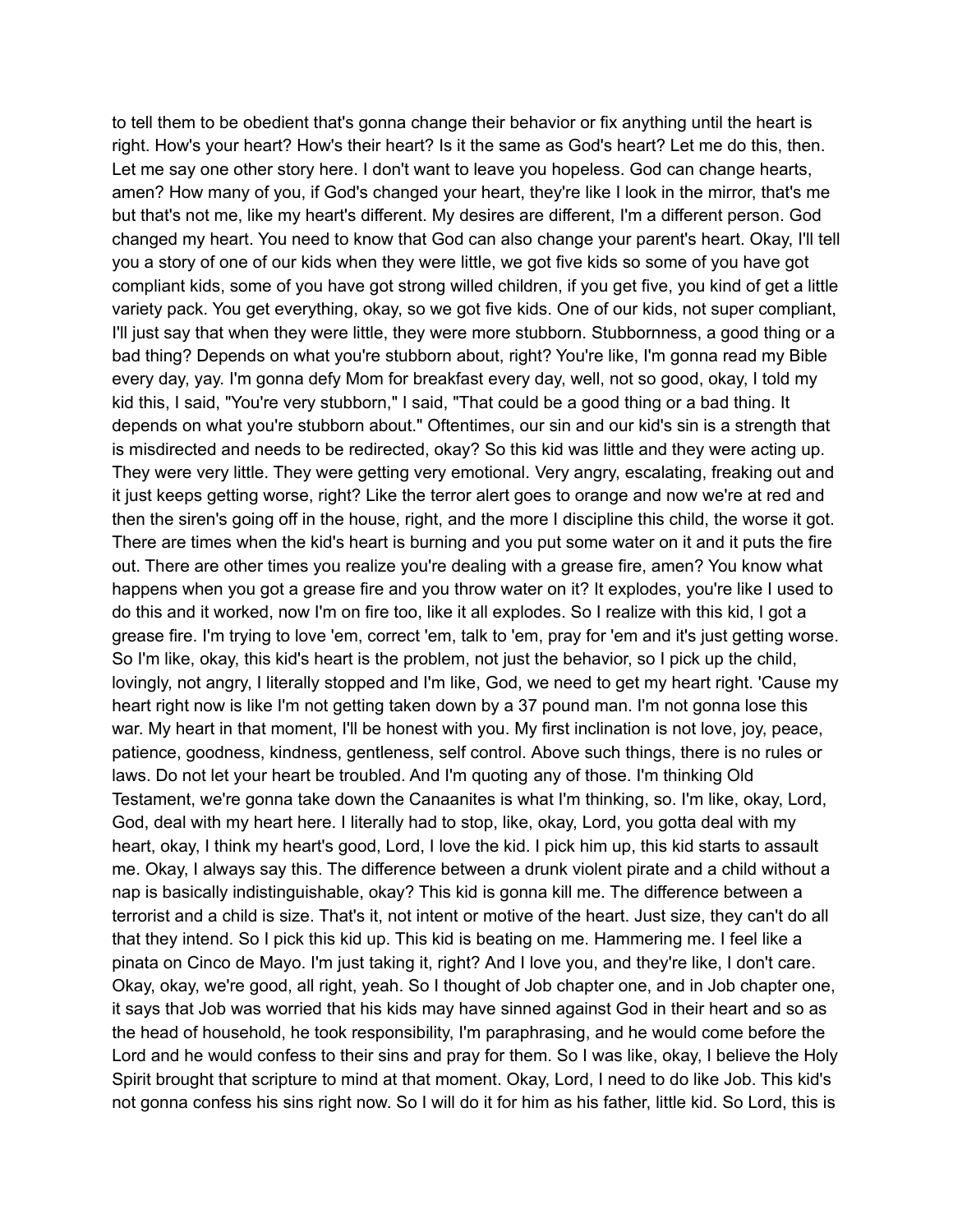my kid, I love them, I care for them, and this kid is pulverizing me, I feel like I'm in an MMA fight up against the cage and experiencing ground and pound. And they are angry and I said, "God, my heart for this child is love, I care for them, I want good for them." And this is how I remember it. God, their heart is really angry and I don't understand why and God, their heart is not tender toward you. It's not tender toward me. So God, you're a father, you're our father, both of us. Holy Spirit, please come right now and change my child's heart. I'm very emotional. I'm crying. I'm kissing my kid on the head and rubbing their back and praying for 'em. God, you can change a heart. Holy Spirit, you can change a heart. I don't have access to this child's heart right now. They're hard hearted. Please change their heart. I confess their sin, I confess their heart, I bring 'em into the presence of God. My kid stopped thrashing, looked me right in the eye, I'll never forget that moment, looked me right in the eye and just said, "Daddy, I'm sorry, please forgive me." And they started crying. The next, I don't know how long it was, 10 or 15 minutes, I'm leaning back holding this child and they are literally covering my whole shirt in tears. God changed their heart. God changed their heart. And once God changed their heart, that started to change their behavior. And ever since that moment by God's grace, I believe I have had that child's heart. I've had that child's heart and that gives me hope for our future together because I want to always have their heart. Don't prophesy doom over your children. I remember when our kids were hitting the teen years, oh, wait til you have teenagers, they're awful. They're terrible. They're demon possessed until they hit 21 That's just a bad run. No, I don't believe that. I'm not gonna prophesy death over my own children. I'm gonna prophesy life. I'm gonna tell them that God has a heart for them and I have a heart for them and I want them to have a heart for God and that God could change their heart and God could guard their heart and yes, certain life seasons and stages are difficult and painful. But this doesn't have a footnote that says, the terrible twos and the teen years are omitted. It doesn't. That you can be a two or a teen or a tween and get a new heart with a new spirit, a heart of flesh, the Holy Spirit and walk with God, obeying him among his people. We need to think Biblically, not culturally. We need to prophesy life, not death over our children and families. And we can't just chase the trends that are secular in parenting. We have to think Biblical because God is God who made us. God is the God who made us for relationship. God is the only one who can really at the heart level change and transform us, and if there's any hope for good parents and godly children, it comes with a new heart, amen? Okay, let me hit a few things quickly. God searches the heart. So as a parent, we got to ask this all the time, this is a great prayer, Psalm 129, 23 and 24. Search me, oh God, and know my heart. God, am I hard hearted toward you? Am I angry that I even have this kid, right? God, how is my heart toward this kid? Am I just literally counting the days til they're 18 and I can just move the problem off the payroll into another address? God, what's my heart toward the child? Try me, know my thoughts, see if there be any grievous weight in me and lead me in the way everlasting Your heart, is it hard or soft, angry or joyful, broken or healed, weary or refreshed, anxious or peaceful, bitter or forgiving, if you had to pick one word right now to describe your heart, what would it be? I asked my kids that this week and my wife. One word to describe your heart right now. I said that mine was grateful. I've seen God provide in the last year in large part through my family and our church family in a way that I've never seen in my whole life. I'm very, very, very grateful, I'm grateful for you and grateful for my family. Some of the kids said their heart was settled. That's good to hear. One of the kids said their heart was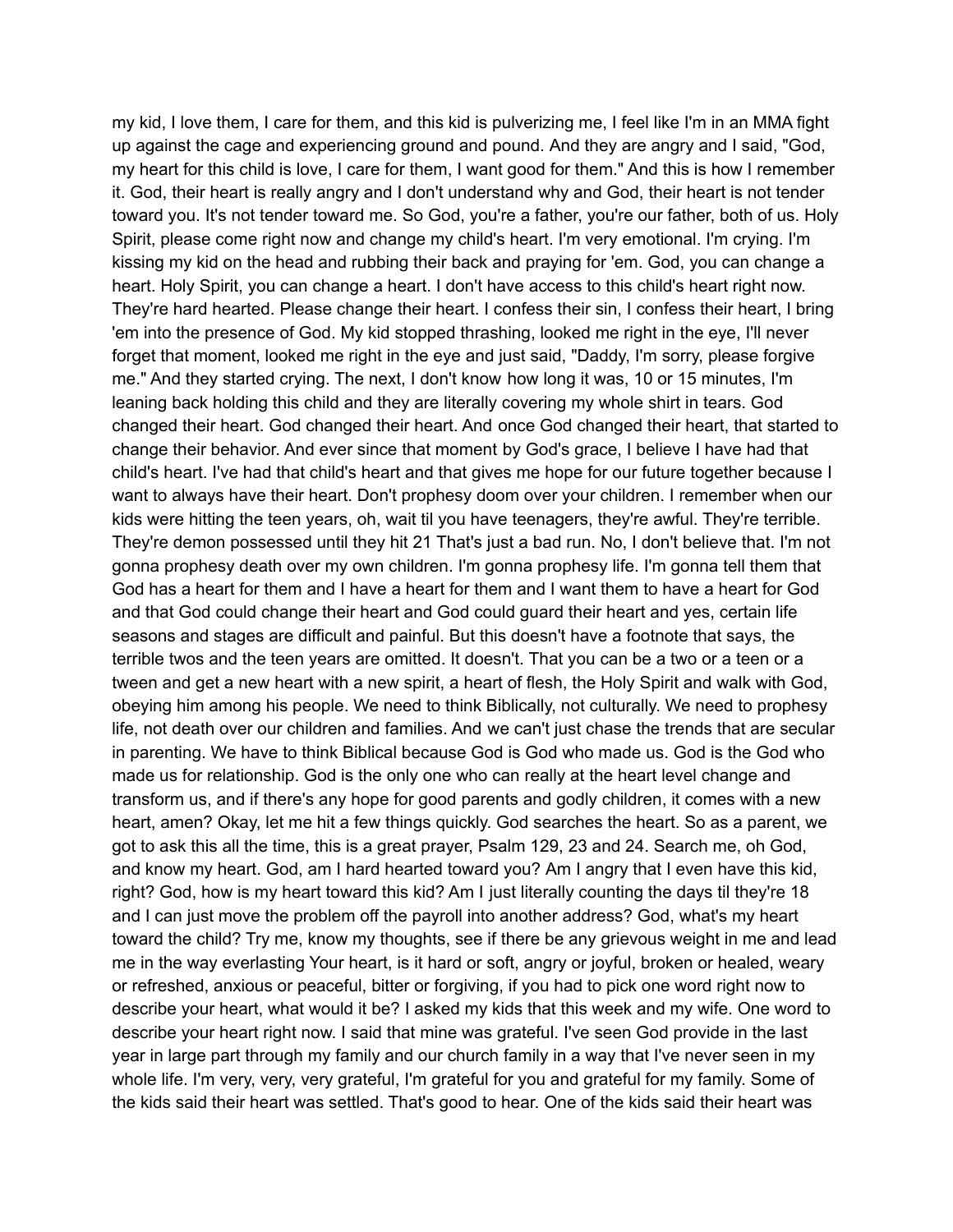motivated. What's your heart? What's the condition of the members of your family's hearts? Search my heart, oh God, reveal it to me, what is my heart condition? And then helping others draw out the condition of their heart. I'll close with this, Proverbs chapter 20 verse five, the purpose in a man's heart is like a deep water but a man of understanding will draw it out. He's giving this analogy, any of you have been at the top of a well? You look down the well, true or false, you can't see what's at the bottom of the well. You can't see. I don't know what's down there. So what do you do? You drop a bucket and then you pull up whatever's at the bottom of the well. What he's saying is that our heart is like a deep well. We don't know exactly what's at the bottom of it. God's got to help us sort of get a bucket to the bottom and pull it up. One of the most important things you can do as well with your child is to help them examine what's in their own heart? Be very careful with this. Sometimes parents see behavior. They rush in and judge the heart and they get it wrong and they crush the child's heart. How many of you have had that happen to you? Somebody walks up like, you did this and I know why and this is what you were thinking and this is what was in your heart and I can't believe, you're like, whoa, wait a minute. You didn't ask any questions and you don't know. And actually you came to a wrong conclusion and that's very discouraging. Children feel like that all the time. Draw out the heart. This is the asking of questions and the listening. And what we tend to think of, particularly when it comes to our relationship with God as his kids or our kid's relationship with us as their parent is that there's two kinds of kids, there's good kids with good behavior, bad kids with bad behavior, right? Hey, don't be bad, be good. Well, there's four kinds of kids and there's four kinds of parents. Number one, bad heart, bad behavior. This is pretty easy to see, okay? Tell you a story about Tommy, I don't think that's his real name, but we had a bunch of people over to the house and their kids were playing in the playroom, we're in the living room and this little kid, I think it was a little girl, walks in, she's sad, she's like. Her mom's like, what's wrong? Tommy has my toy. Mom asked the question, who had it? Her, see, you didn't say it 'cause you know it's wrong 'cause I asked, so okay, but we do that as parents, right, we're like who had it first, and the point is, that actually doesn't matter. You can't find a thou had it first verse, it's just not in there, right, like it doesn't matter. 'Cause that's not a heart question. Who had it first? Tommy had it. Well, then just weep bitterly, go sit in the playroom by yourself with nothing to play with. But the parent looks at the child and says, who had it first, and the little girl said, well, Tommy had it first, well, Tommy had it first, you lose, Sally, back to the playroom, so she goes back all dejected. Not too long, another kid comes out. Tommy's got my toy. Mom asks the same question, who had it first? Tommy did, pretty soon it's a parade. All the kids are coming in, they're all crying to their parents, finally I'm like let's go investigate. Go in there, so Tommy got there first, okay? So Tommy got there first, this parent showed up before the other kids, he took all the toys and pushed 'em into the corner and he stood guard in front. Tommy's a thick kid, low center of gravity, gonna be hard to get to these toys. All the other kids come in, they're like, can I have a toy, Tommy's like, no, these are my toys. I got 'em first, won't let any kid have any toy. Tommy's a hoarder, okay? Tommy's a small hoarder. Tommy has a bad heart. I'm not gonna share anything. And nobody's having any fun. Tommy wasn't even playing with the toys, right? And bad behavior, Tommy, those aren't your toys. Don't you want to see the other kids have fun? Don't you want to share? No. All right, Tommy, we got to do Ezekiel on you, brother, you need a heart transplant. How 'bout this one, bad heart, good behavior? This one's sneaky, amen? I'm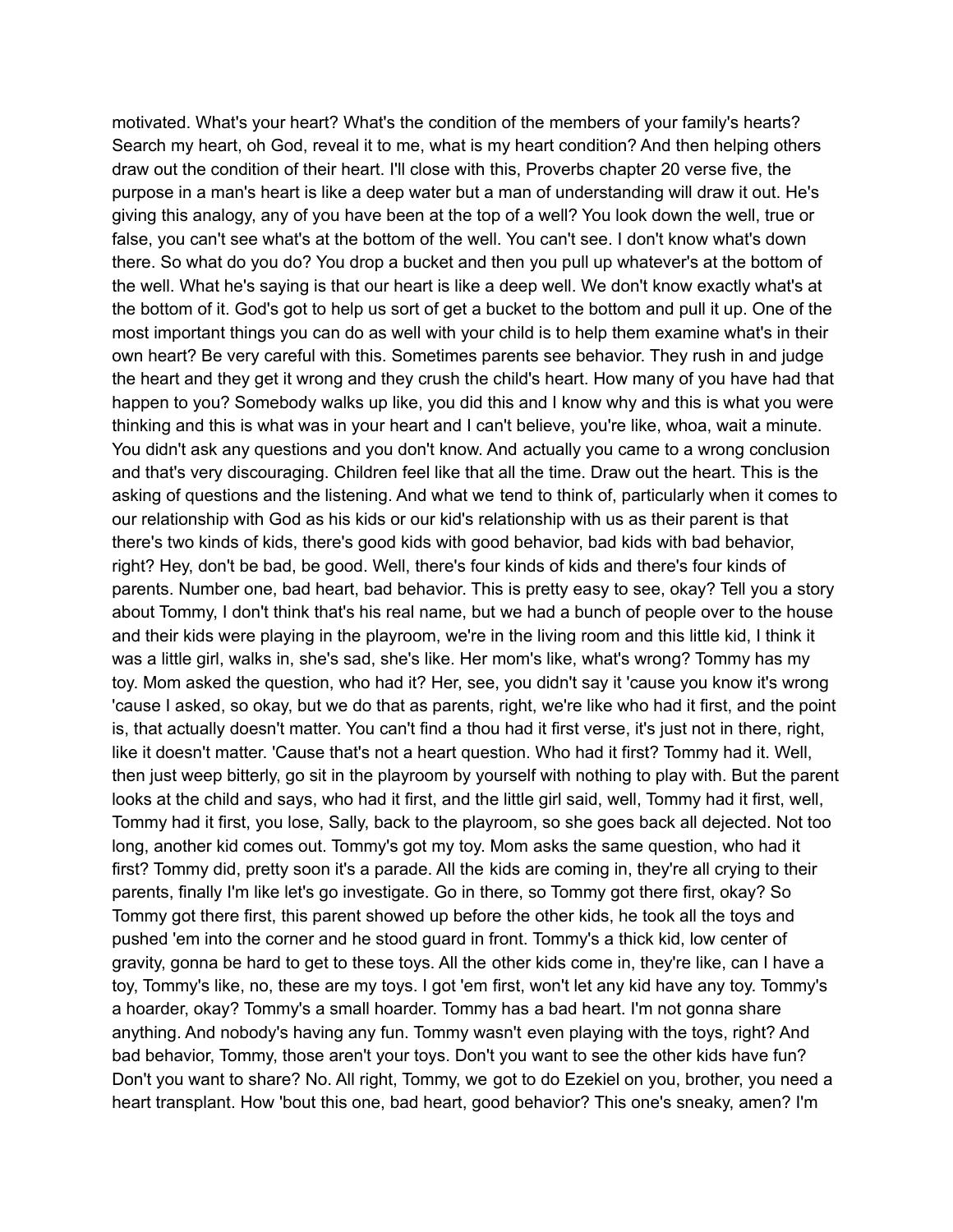gonna get all you religious folks in one fell swoop, okay? These are the people who behave well when others are looking How many of you were the sneaky kid? See, you won't raise your hand 'cause you're sneaky, but nonetheless. When people were looking, you were really good. When they weren't looking, you were really bad. You were the sneaky kid. Or you learned that if you were good, you could manipulate authority, parental authority. So you were the one, like you were the good kid and then your sibling was the bad kid and you loved having a bad kid as a sibling 'cause that was a huge advantage for you. Hey, how did Johnny do in school, Mom? Oh, he got all D's, yeah, it's cause he smokes pot and plays video games and he's an idiot. And I was reading in my Bible today, and you're like, oh, okay. Okay, I see how this works, yeah. And as I was praying for Johnny, I felt like the Lord said buy me a new car 'cause I've earned it. I'm your good child. I'll be your inheritance. So you learned to manipulate, right? The heart is not good but the behavior is good. Here's how Jesus says it. These people honor me with their lips. Is that good behavior? That's good behavior. We're gonna sing in a moment. I want you to honor God with your lips. He says, these people honor with their lips but their hearts are? Far from me. These are people who don't really want a loving relationship They just want to be rewarded for good behavior. You can raise a moral child who goes to hell. You can raise a child that never smokes, drinks, cusses, chews, date girls that do, you know, break the speed limit and does everything right and goes to hell because they don't have a heart of loving relationship with God. How 'bout this one? Good heart, bad behavior. This one's a little bit more complicated. The kid has a good heart and they got it wrong. Some years ago, I was talking to a single mom. She had a hard job. She came home. She's got a little girl. She's exhausted. Phone rings, emergency crisis at business, oh. I'm sorry, honey, Mommy can't make dinner. I gotta go into the office. I gotta shut the door. Something's exploded at work. I gotta deal with it. It's gonna be a long time. I'm very sorry. We'll have to have dinner late. I'm sorry. Goes in, has this long call, does this stuff, comes out, the kitchen is destroyed. Like everything's out of the cupboards, everything's out of the fridge, it's unbelievable. And there's the little girl in the middle of the kitchen. The woman reported her first instinct was what are you doing, this is hours of work, you've ruined my whole life, do you not have any compassion, I mean, how many of you as a parent in a moment of exhaustion, you're like, that's it. That's it. Instead, she gathered herself, she got her heart right. And she knew the what. The kitchen is destroyed. She asked the why 'cause the why is the heart question. Honey, why did you do this? What are you doing? Little girl smiled. Mommy, I'm so sorry you had a hard day so I'm making dinner for us. Okay, good heart, bad behavior. Thank you, honey, for loving me. Thank you for wanting to make dinner. Okay, next time, ask Mommy and how 'bout I teach you how to cook so that when you want to love Mommy, it doesn't look like this, okay? Amen? But in that moment, you could just go right to the behavior and the child is like, every time I try to help, you just yell at me and get mad. You crushed the heart. Okay, I'll give you another example from one of my kids, one of my sons, I'll use Tommy again. I don't know, poor kid, but. I don't remember this kid's name and if your name's Tommy, I'll lay hands in prayer. You'll be healed afterward. This is all very damaging for you. So we were, you know, conversing in the living room and the kids were playing in the other room and this bigger kid, really big for his age, comes in and he's kinda crying. That's a strategic move by a child. What that means is I want to win, okay, and here's what Proverbs says. Everyone seems right til the other side is heard, so usually the kid who walks in and screams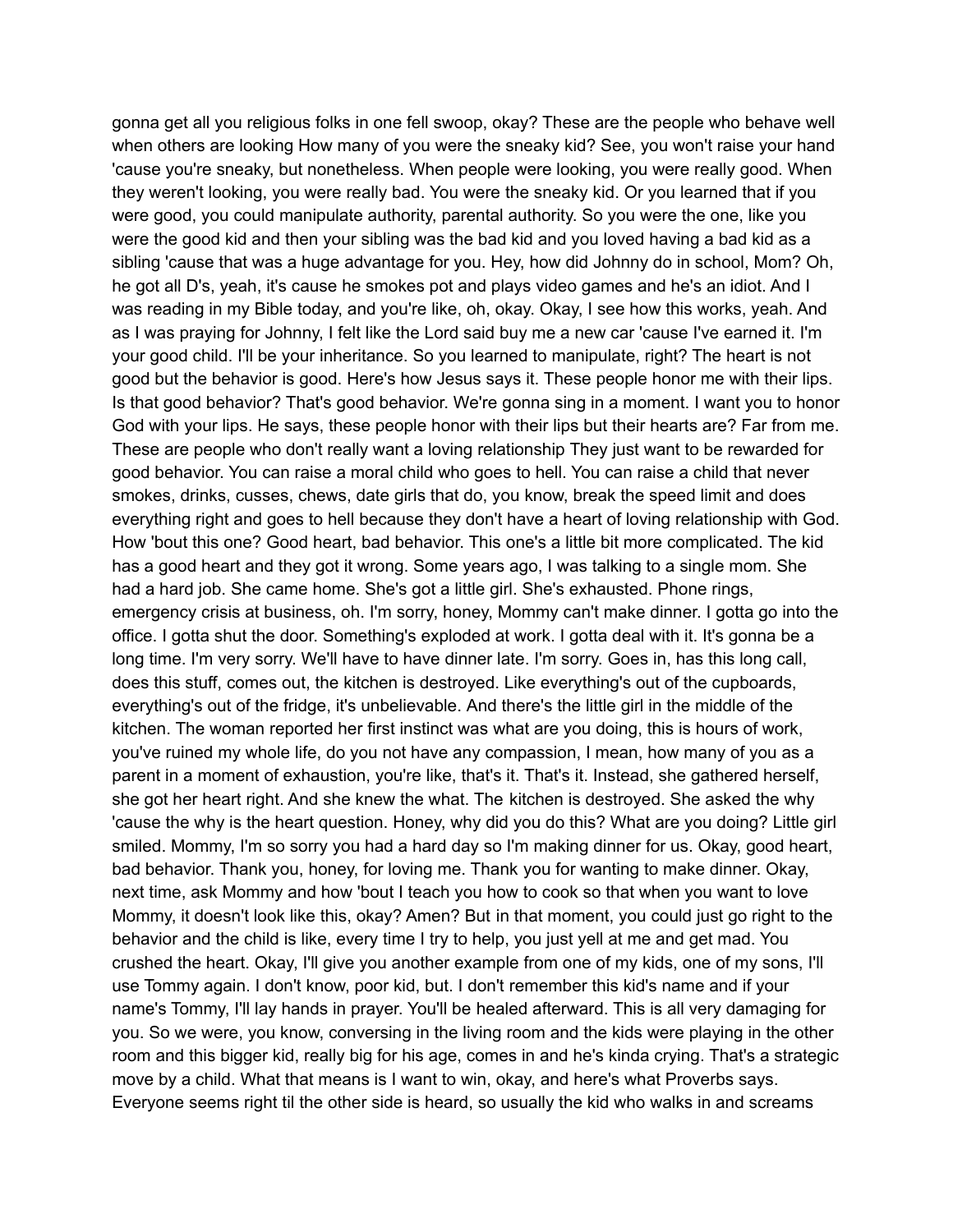and says the first thing isn't the most accurate news reporter to the facts, okay, right. So all of a sudden he's got everybody's attention because he's sending off the nuclear siren, you know, and his mom looks, what happened, what happened, Tommy? Named one of my sons, hit me, he hit me. She's like . And she said, "What are you gonna do?" And I said, "Investigate, I mean, maybe he did, you know, I literally come from a direct line of pirates. This is possible." I literally do. So I mean, we have hit people, like this could've happened. This isn't like a unicorn or an honest politician, like this is a possibility, like this could've happened. I'm gonna investigate, so I go in there, and I look at my son, I was like, Tommy said you hit him, what happened, he's like, I hit him. Okay, that's the what, why? There's the heart. He said, he said, "He kept hitting my little sister and he's a lot bigger than her and he was hurting her, and I got frustrated and I told him if he didn't stop, I was gonna make him stop." I look at his little sister, I said, "Is that what happened?" She said, "Yeah, he was beating on me." The mother is there, Tommy's mom, she says, "What are you gonna do?" I said, "I'm gonna buy him ice cream." Right? I mean, like, because I think it's a good thing if a man is beating a woman that another man gets in the middle, I'll just throw it out there. I'll just say that, and if you're seeing your little sister get beat on, you need to get in the middle so what I did tell my son, good heart, maybe not the best behavior to punch the kid. I'll just throw that out as a possibility. I'm not advocating child on child violence. How 'bout next time you come and get Dad, okay? Let's change the behavior, change the behavior. But the heart, you were trying to protect your little sister from actually bodily harm. Good heart, good behavior, these are the times that we live for, these are the places we build momentum. This is where we encourage the child. I'll close with one story. Some of our kids have had night terrors, bad dreams and I don't know if your kids have ever struggled with that. They wake up in the middle of the night screaming. You're not sure if it's just mental or if it's spiritual or what's going on, so we'd run in there, pray for them, lay hands over for 'em, you know, encourage 'em, there was one night I heard one of the boys crying, screaming, yelling, at least, I thought, and then you wake up, you're not sure, you're kind of in that phase. And then it died down and I thought, oh good, I'll go back to sleep and then I thought, you know, I don't know, I should go check, so I get up. And I go down there, and the little boy's laying in bed and his sister is sitting next to him on the bed and she's rubbing his head and his back and she's praying over him, Lord Jesus, I'm sorry that Pucca's scared, I'm sorry that Pucca had bad dreams. I'm sorry that Pucca is frightened. Lord, please help Pucca to have good dreams. Please help him to be calm, she calls him Pucca. I'm in the doorway just watching all of this. Watching a little girl get out of bed, go into her brother's room, lay hands over him and pray over him and comfort him in his moment of distress. Good heart, good behavior. Encourage those times, you remember those times, you nurture those times and those become momentum building occasions. I'm way off notes and I went too long. Here at the Trey Church, we call that Sunday, so. So thank you for letting me teach God's word. God loves you. God wants to have a loving relationship with you. God's heart is open toward you. It's not closed. God starts with grace and forgiveness and mercy and Jesus is God's heart for you. And we're gonna respond now, we're gonna sing which is how we open our hearts. We're gonna worship. We're gonna remember the broken body and shed blood of Jesus, how God has opened up this possibility of this loving relationship. But I just want to tell you too, I really love you. I really do, and it's an honor to be your Pastor. It's an honor to open God's word. I believe that we have good hearted